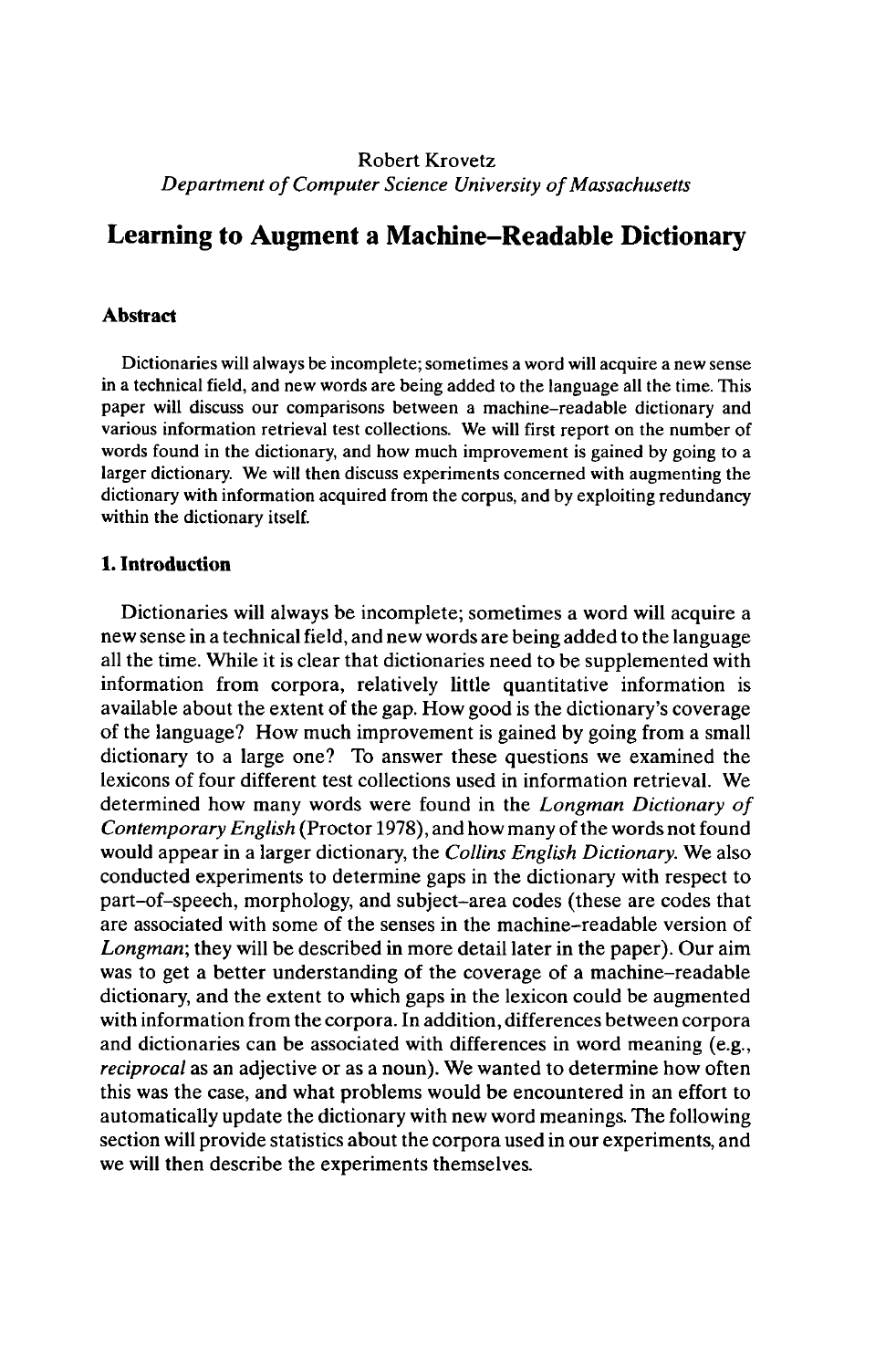# **2. Collection statistics**

The test collections are text databases that are used as a standard for assessing performance in the information retrieval field. They consist of a set of documents, a set of queries, and relevance judgements that indicate which documents are relevant to each query. Each collection covers a different domain (computer science, newspaper stories, physics, and law), and they represent a wide range in terms of average document length and overall number of documents. The statistics for the different test collections are given in Table 1.

|                                   | <b>CACM</b> | TIME    | <b>NPL</b> | <b>WEST</b> |
|-----------------------------------|-------------|---------|------------|-------------|
| Number of queries                 | 64          | 83      | 93         | 34          |
| Number of documents               | 3204        | 423     | 11429      | 11953       |
| Mean words per query              | 13.0        | 8.9     | 7.1        | 9.6         |
| Mean words per document           | 62          | 581     | 43         | 3262        |
| Mean relevant documents per query | 15.84       | 3.90    | 22.3       | 28.9        |
| Number of words in collection     | 200,000     | 250,000 | 490,000    | 39,000,000  |

**Table 1: Statistics on information retrieval test collections. Each collection represents a different subject area. CACM is about Computer Science, TIME is primarily about politics (Kme** *Magazine),* **NPL is about physics, and WEST is about law.**

# **3. Dictionary coverage of test collections**

The *Longman Dictionary* is a dictionary for learners of English as a second language. It contains approximately 27,000 nonphrasal headwords.<sup>1</sup> The *Collins English Dictionary* is a general purpose dictionary, and contains about 60,000 non-phrasal headwords.

The lexicon for each test collection was broken down into various categories: numbers, slashonyms (terms containing a slash), contractions, initialisms (terms containing embedded periods), hyphenated forms, proper nouns,<sup>2</sup> words in the *Longman Dictionary,* short words (3 letters or less which were not found in the dictionary; most of these are acronyms), inflectional variants, derivational variants, words in the *Collins English Dictionary* that were not in any of the previous categories, capitalized words that were not in any of the previous categories, and finally everything else. This breakdown was done in order to get a better understanding of the makeup of the various collections, and to see how the words in the different dictionaries fit into the overall lexicon. Table 2 lists the percentage of the lexicon which fell into each category, both in terms of unique words (types) as well as occurrences (tokens).

The statistics indicate that the words from *Longman* constitute about 35-40% of the types for the small collections, and about 60% of the tokens regardless of the collection size. Relatively little increase is seen by using a larger dictionary *(Collins* vs. *Longman).* We only gain an additional one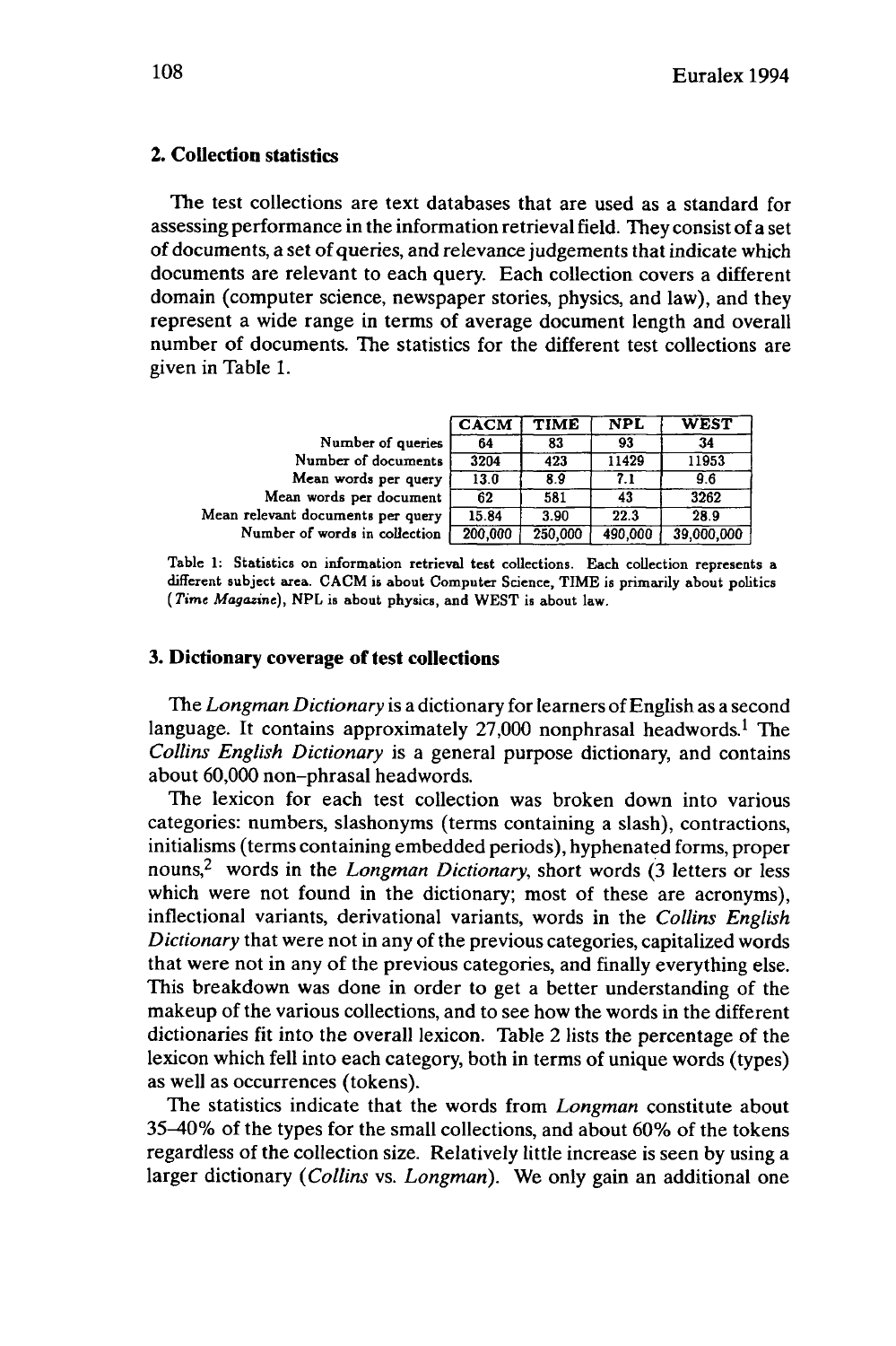percent (both in terms of types and tokens), with the exception of NPL. Most of the additional coverage comes from technical vocabulary (e.g., *dielectric, capacitor,* and *bandwidth* for NPL, *polynomial, recursion,* and *parameter* for CACM, and *supra, antitrust,* and *fiduciary,* for WEST). For TIME the primary increase came from locations that were not mentioned in the proper noun list; this is because the Longman dictionary does notinclude definitions for proper nouns.

|              | <b>CACM</b>          | <b>TIME</b> | <b>NPL</b> | <b>WEST</b> |
|--------------|----------------------|-------------|------------|-------------|
| Numbers      | 5.5/1.9              | 4.0/3.6     | 0/0        | 17.8/11.6   |
| Slashonyms   | 0/0                  | 0/0         | 0/0        | 0.1/0.0     |
| Contractions | 0/0                  | 0/0         | 0/0        | 0.6/0.2     |
| Initialisms  | 0/0                  | 0.0/0.7     | 0/0        | 1.5/2.4     |
| Hyphenated   | 12.8/2.7             | 6.6/2.1     | 0/0        | 13.5/0.7    |
| Proper Nouns | 6.2/3.1              | 11.2/12.8   | 7.8/2.6    | 24.1/5.5    |
| Longman      | 34.3/59.5            | 39.1/57.0   | 34.8/65.6  | 6.7/58.2    |
| Short Words  | 2.0/1.0              | 0.8/1.1     | 3.9/1.0    | 1.1/1.3     |
| Inflected    | 25.1/25.5            | 26.9/17.6   | 28.8/23.7  | 10.0/15.2   |
| Derived      | 5.9/3.8              | 4.2/2.0     | 6.9/3.4    | 2.6/1.8     |
| Collins      | $1.7/1.\overline{1}$ | 1.2/0.6     | 4.2/2.2    | 1.0/0.8     |
| Capitalized  | 4.2/1.4              | 3.6/1.9     | 0/0        | 17.070.8    |
| Unknown      | 2.3/0.0              | 2.4/0.6     | 13.5/1.5   | 4.0/1.5     |
| Total        | 100/100              | 100/100     | 100/100    | 100/100     |

**Table 2: Composition of the lexicon for information retrieval collections in terms of types/tokens. Each row indicates the percentage of the lexicon made up by the category after all the preceding categories have been removed.**

#### **4. Augmenting the dictionary**

The above figures only give a very coarse estimate of the coverage of a dictionary. To get a better estimate, we examined some of the information associated with a lexical entry: part-of-speech, morphology, and subject codes. We will discuss each of these in the following sections.

# **4.1 Part of speech**

To acquire information about part-of-speech gaps we tagged two of the test collections with a stochastic tagger<sup>3</sup> (Church 1988), and then identified the words that were tagged with a part-of-speech that was not mentioned in the dictionary. We chose one technical collection (CACM) and one non-technical collection (TIME) to see if that made any difference. The aim of this experiment was to determine how often new (or related) word meanings could be identified by a difference in part-of-speech.

The CACM collection provided us with an initial list of 424 word/tag pairs.<sup>4</sup> Of these words, 106 were tagged as past-tense verbs, but *Longman* listed almost all of them as adjectives (the sole exception was *intended,* which was listed as a noun). An additional 104 words were tagged as present-tense verbs, but were listed in *Longman* as either nouns or adjectives. The Church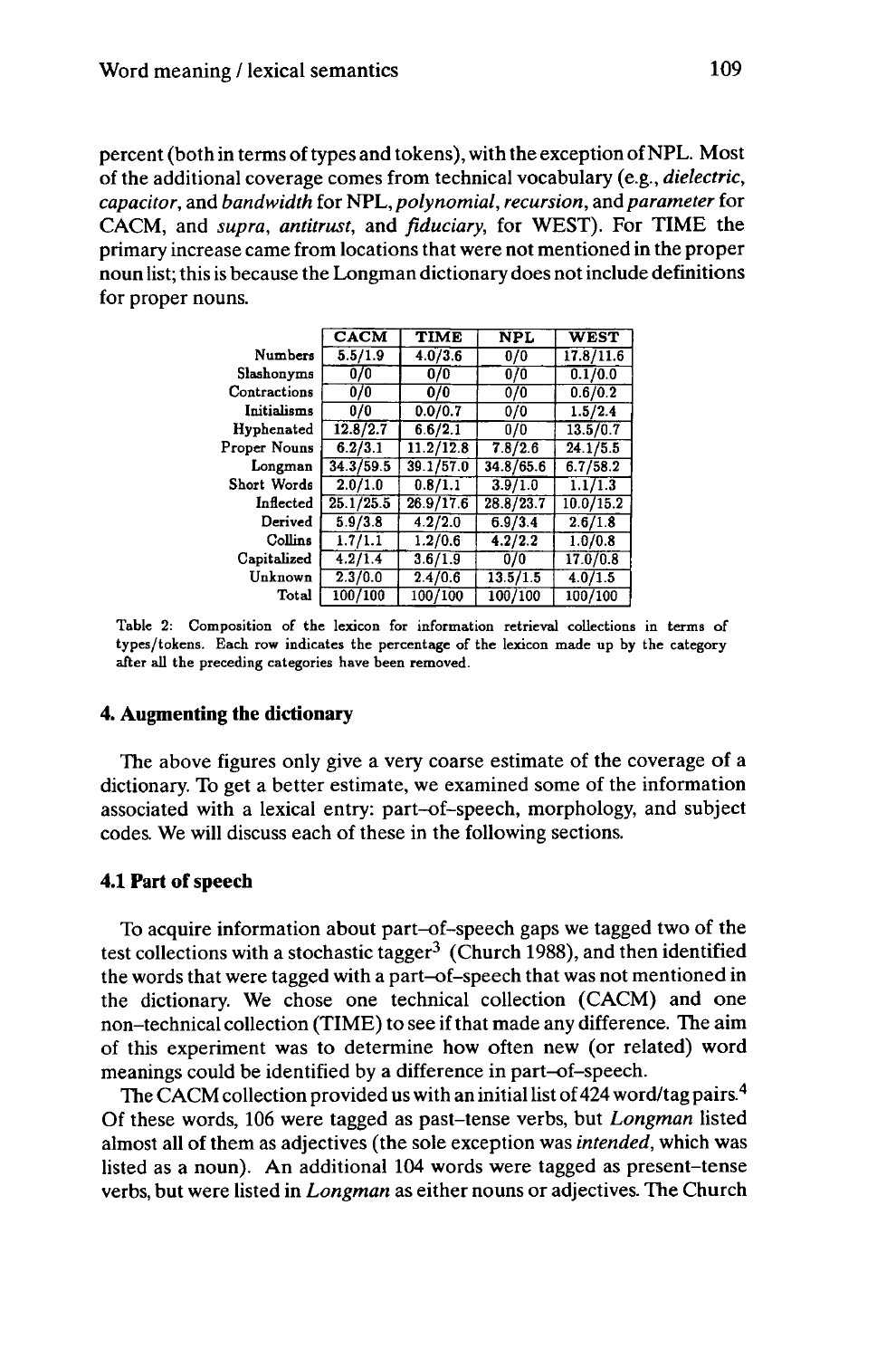tagger often fails to distinguish tensed verbs from adjectival participles and gerunds. This is also a task that is not easy for humans to accomplish, and tagged corpora have considerable variation in this area (Belmore 1988).The inconsistent tagging of participles/gerunds and tensed verbs would have resulted in a large number of false positives, so we eliminated these 210 pairs from further consideration.

The TIME collection yielded an initial list of 1143 word/tag pairs. Of these words, 546 were tagged as either past or present tense verbs, and were not analyzed further. A breakdown of the remaining differences for the two collections is given in Table 3.

|                | <b>CACM</b> |           |     | TIME     |
|----------------|-------------|-----------|-----|----------|
| Tagging error: | 48          | (22%)     | 176 | $(29\%)$ |
| Participle:    | 40          | 19%       | 106 | 18%      |
| Gerund:        | 10          | $(5\%)$   | 9   | (2%      |
| Not a root:    | 29          | (14%)     | 54  | (9%`     |
| Upper/Lower:   | 0           | (0%)      | 34  | $(6\%)$  |
| Longman error: | 6           | (3%       | 20  | (3%      |
| Unclear:       | 10          | (5%)      | 16  | (3%)     |
| Misc error:    | 21          | (10%)     | 56  | $9\%$    |
| Zeromorph:     | 32          | (15%      | 116 | 19%      |
| Domain sense:  | 18          | (8%       | 10  | $2\%$    |
| Total:         | 214         | $(100\%)$ | 597 | (100%    |

Table 3: Differences between *Longman* part-of-speech and tagging

Most of the categories in Table 3 reflect various types of error, or cases that did not reflect a difference in meaning.The category *tagging error* means that the tag assigned by the tagger was incorrect.The *participle* and *gerund* categories indicate cases in which a word was tagged as an adjective or noun, but the root was listed in *Longman* as a verb. The *not a root* category means that the morphological analysis routines failed to find the correct root in the dictionary.The *Upper/Lower* category refers to errors caused by converting the case of the collection; originally the TIME collection was entirely in upper case, and the Church tagger would have tagged every word as a proper noun. The collection was converted to lower case, and any errors that were a result of that were recorded in this category. *Longman error* means that the dictionary did not have the correct part-of-speech; these were usually only found in the machine-readable version and had been corrected in the printed version.The category *Unclear* reflects differences in classification between *Longman* and the tagger in which it was difficult to determine which one was correct. Finally, *Miscellaneous errors* usually involved some bizarre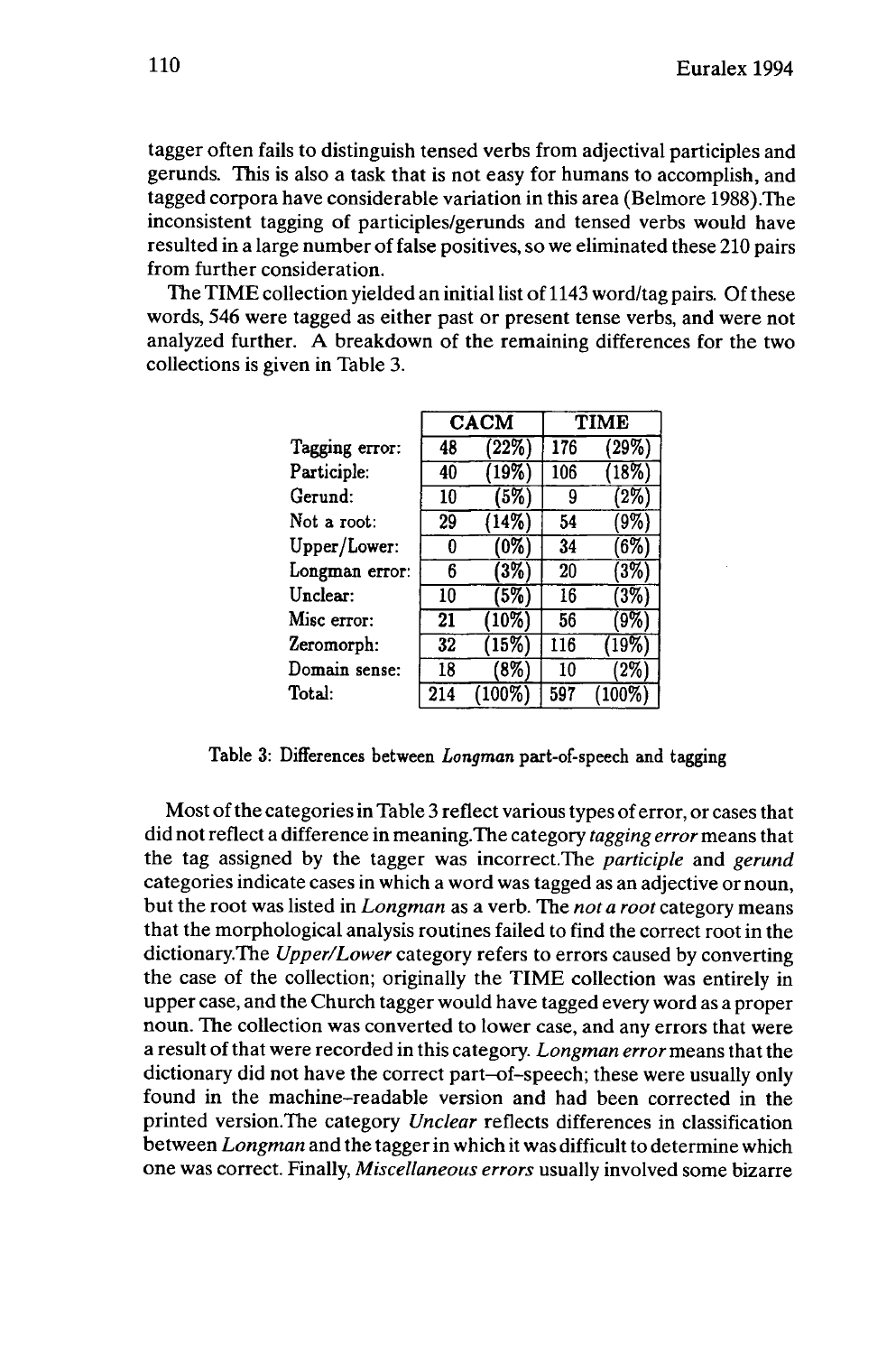context, or errors in the algorithm that was used, or cases that were hard to categorize.

The experiment was successful in identifying a number of cases of related or domain specific meanings.The category *zeromorph* refers to 'zero-affix' morphology, which means that the senses are related even though they differ in part-of-speech; in TIME they were typically noun/adjective ambiguities that fell into predictable classes (e.g., person/role relationships such as *deputy* and *volunteer,* or person/attribute relationships such as *brunette* and *giant),* and in CACM they were either verbs that were being used as nouns (e.g., *transform, merge,* and *fetch),* or noun/adjective ambiguities similar to the ones that occurred in TIME. Domain specific meanings are indicated by the category *domain sense.* For CACM these were words like *shear* (an adjective used in computer graphics to describe an angle, but only the cutting sense appeared in *Longman), integral* (a noun describing a mathematical function vs. the 'necessary part' sense in *Longman),* or *harmonic* (an adjective describing a type of function or series, but only the musical sense was given in the dictionary). For TIME the domain specific senses were cases like: *die* (a German article, but only defined in the noun or verb senses), *crimp* (as in 'a hindrance'; *Longman* only defines it as a verb), and *orient* (in the sense of finding a direction, but only defined in the Asian sense).

The experiment not only turned up new word meanings, it also identified several cases in which the dictionary was in error (the category *Longman error).* Many of these were differences between the machine-readable version of the dictionary and the printed version; these were cases that were caught by the proof reader when the printed dictionary was prepared (e.g., *majestic* defined as a noun, or *comfortable* as a verb). This illustrates that part-of-speech differences can not only be useful for identifying new word meanings, they can also be an aid to proofreading during dictionary construction.

#### **4.2 Morphology**

Morphological gaps were determined by analyzing the 106 suffixes listed in *Longman*. The terms that ended with each suffix were extracted from each test collection, and the most frequent suffixes were identified. This data was used to build a morphological analyzer which would reduce a variant form to a word found in the dictionary. However, some rootforms were not found in the dictionary, and there is a trade off between always finding the right root, and being flexible. For example, *capacitor* was not found in the dictionary, but we would like to recognize that it is related to *capacitance.* How do we know that *capacitor* is the correct root?If we are too flexible, we can end up reducing *digitize* to *digit,* and *factorial* to *factory* (in analogy to *matrimonial* being related to *matrimony).* Our analysis indicated that some endings were highly productive, and could be safely removed even though the root was not in the dictionary. These were: *-ness, -ism,* and *-ly.* The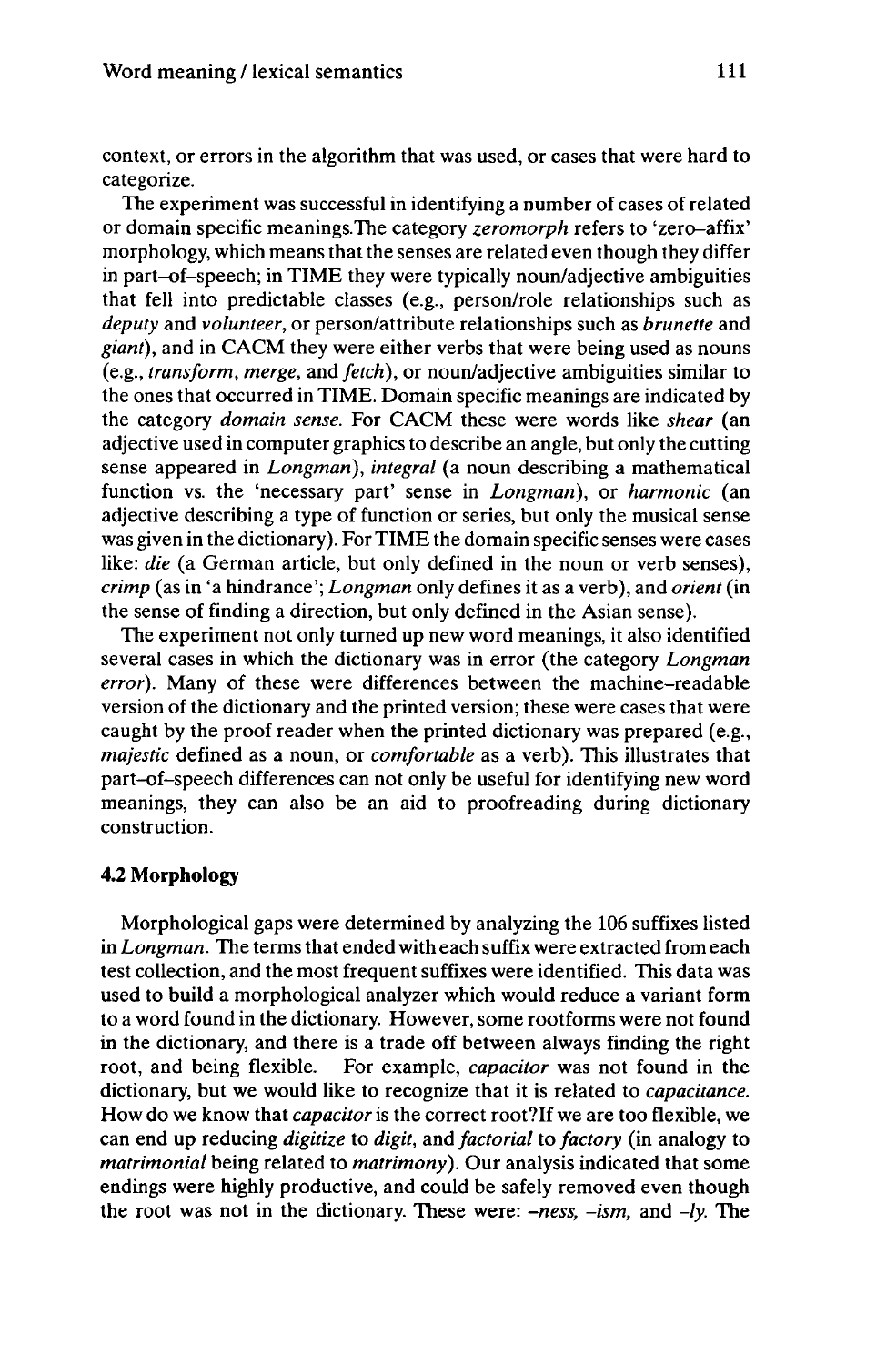endings that were found to be very common combinations were also used to remove endings even if the root was not found. For example, *-ization* was always reduced to *-ize.*

Another way in which gaps were detected was to make use of subject codes. For example, in the NPL collection the word *ion* is always related to *ionic,* but *ionic* is defined in Longman as a type of Greek architecture. We would like to be able to recognize when the sense mentioned in the dictionary is not the same as the one in the text. This can be done by using the morphological analyzerto recognize that*ionic* is a possible variant of*ion,* and then determining the dominant subject code of the document (the dominant subject for a document is determined by looking up the subject codes for each word in the document; the subject code that occurs most often is the dominant subject code). If we have a possible variant, and the subject-code for the root form is the same as for the document in which it appears, that increases the likelihood that the possible variant is in fact correct. We tested this on the NPL collection, but found that it depends on what is considered the predominant subject. The dominant code for NPL is *science*, but more specifically it is *physics*. The *science* code occurs fairly often, and was found to cause too many false positives. That is, too many 'possible variants' were identified that were not actual variants. If a specialized code is used instead, most of the false positives do not occur. There were only 9 instances, however, in which the root wasrelated to a variant whose meaning was not found in the dictionary. More work is needed with the other collections before this method can be considered reliable.

# **4.3 Subject codes**

The two previous sections were concerned with augmenting the dictionary using information from a corpus. In this section we will describe two experiments aimed at augmenting the dictionary by using the dictionary itself. This will be done by exploiting redundant information, and by recognizing links between senses and attempting to transfer information between them.

The machine-readable version of the *Longman Dictionary* includes subject codes associated with approximately 45% of its senses (Boguraev and Briscoe 1987). These codes are a two or four letter field, and indicate either a primary subject area, a primary and a secondary area, or a primary area and a specialization. For example, SI is the code for*science,* SIED is the code for*science* and a secondary code for *education,* and SIZPis the code for *science* and a specialized code for *physics.The* subject codes were not always assigned consistently, and in some cases the senses were assigned codes that are incorrect.

We tried two methods to detect senses that could have been assigned one of the codes: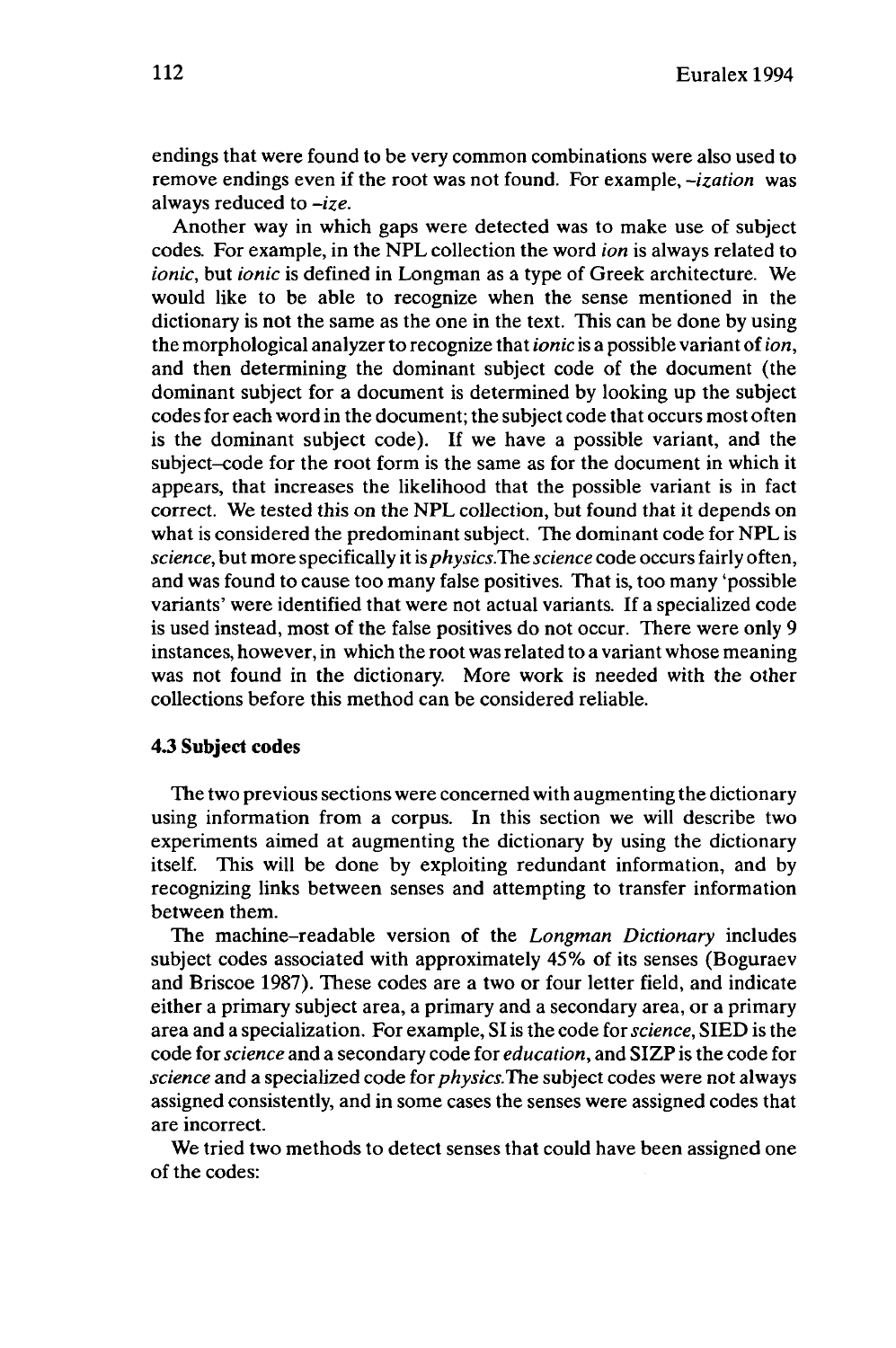- 1. Some definitions contain an indication of a domain within parentheses (e.g., *penalty* - '(in sports) <sup>a</sup> disadvantage given to <sup>a</sup> player or team for breaking a rule'). If the subject area indicated by the parenthetical (sports) did not match the subject code for that sense, it was identified as a candidate for assignment of that code. The word in parentheses will be referred to as a *domain label.*
- *2.* Word overlap in the definitions of morphological variants. We will explain this in more detail below. To make use of the domain labels, all instances of '(in xyz)' were extracted from the text of the definitions. These were then sorted, and the list was examined to remove common instances that were not a reference to a subject area (e.g., '(in Britain)', '(in former times)', and '(in general)'). This resulted in a list of 757 items, which were processed semi-automatically to associate them with their corresponding subject code. Out of the 757 items, 620 were found to have a subject code that was an exact or close match. The 620 instances were then compared with the subject code associated with the sense for that instance. The results of this comparison are given in Table 4.

| <b>Comparison Result</b>  | Frequency |
|---------------------------|-----------|
| Code matched:             | 465(75%)  |
| Related code:             | 90 (15%)  |
| Primary code missing:     | 13 (2%)   |
| Specialized code missing: | 13 (2%)   |
| Secondary code missing:   | $2(0\%)$  |
| Codes were 'full':        | $4(1\%)$  |
| Errors:                   | $11(2\%)$ |
| Compounds:                | $12(2\%)$ |
| Other:                    | $10(2\%)$ |

Table 4: Results of subject-code/domain-label comparison

In 75% of the instances, the subject code was a match for the domain label.'Related code' means that a closely related code was used instead of the one that matched the domain label. For example, *aeronautics* instead of *aerospace, science* instead of *engineering,* or *politics* instead of *militaryThe.* next three lines refer to senses in which a primary, specialized, or secondary could have been assigned. 'Codes were full' means that a primary and secondary code had already been assigned, but that a third one (the domain label) was also applicable. 'Errors' means that the lexicographer used an incorrect code, such as PS *(psychology)* instead of SIZP *{physics).* 'Compounds' means that the subject code was a compound expression, such as *medicine and biology,* but the domain label was only one of them (this is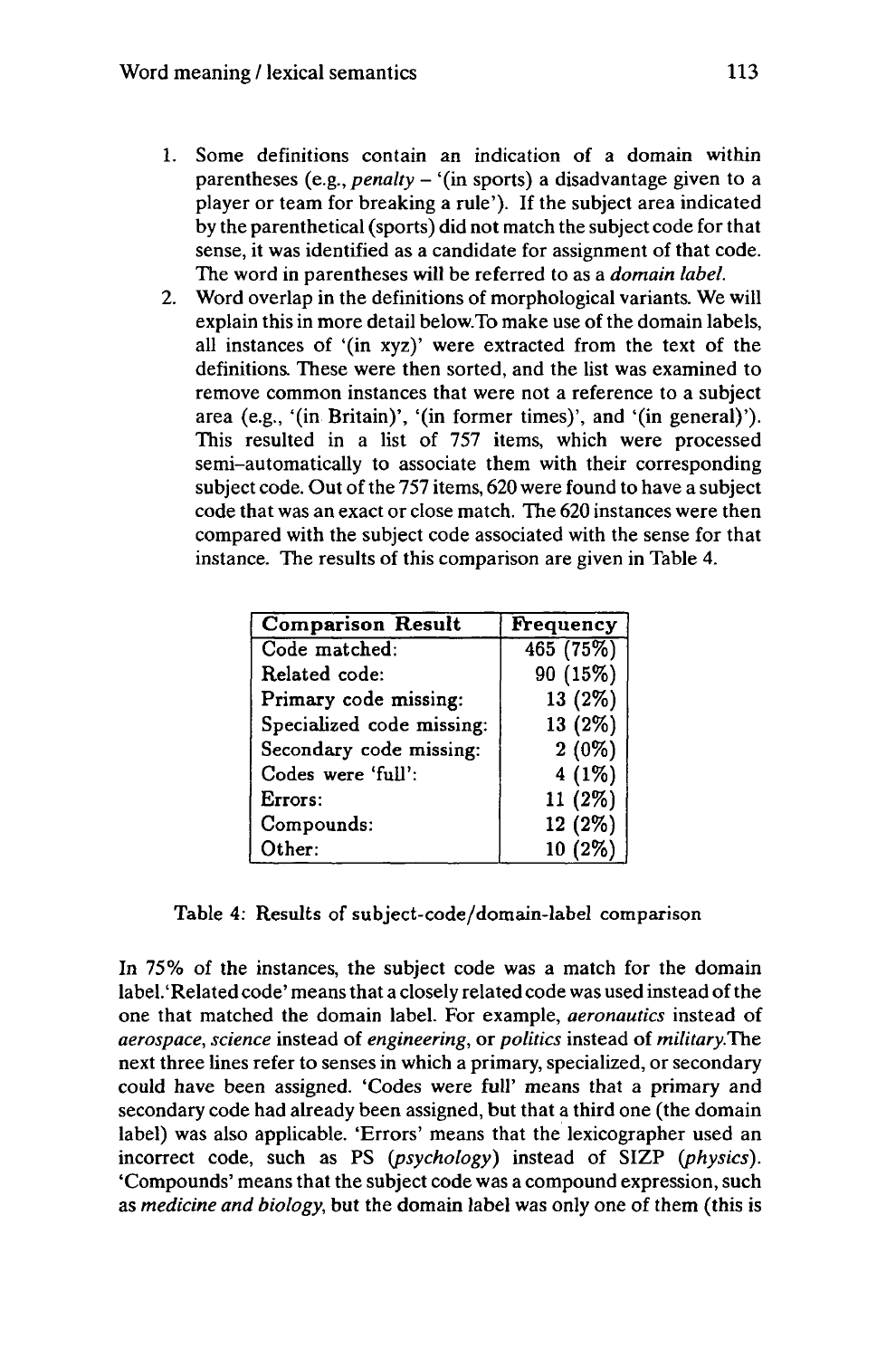| <b>Comparison Result</b> | <b>Frequency</b> |
|--------------------------|------------------|
| transfer:                | 77(37%)          |
| connotation:             | 31 (15%)         |
| mismatch:                | 26 (12%)         |
| secondary:               | 22 (11%)         |
| Longman error:           | 13 (6%)          |
| Level mismatch:          | $5(2\%)$         |
| metaphor:                | $5(2\%)$         |
| unclear:                 | 14 (7%)          |
| other:                   | 16 (8%)          |

an artifact of the matching routine, and they can also be grouped under 'Code matched').

# Table 5: Subject code assignment via word overlap

A second method of finding subject-code gaps was also tried. In previous research we found that word-overlaps in the definitions of morphological variants are a good way of determining that the senses are related. If there is an overlap of two or more words, then the senses are strongly related more than 90% of the time<sup>5</sup> (Krovetz 1993). We identified the senses that were strongly linked, and determined when they differed in their subject codes. These pairs were then examined manually to determine if the subject code could be assigned.

For the moment we have only examined the pairs for words beginning with the letters A, B, and C. A breakdown of the results is given in Table 5.There are 209 pairs, and 37% constitute clear cases for assigning the code. For some senses, there are differences in connotation. For example, *abstain* can refer to drinking or voting, and therefore hassubject codes *beverages* and *politics.* The variant, *abstemious,* however, only has the connotation of abstaining from drinking or food. In contrast, the variant *abstention* only has the connotation of politics.

'Mismatch' refers to cases where the algorithm failed to identify a related sense. 'Secondary' means that a secondary code can transfer over, but not a primary one. 'Longman error' means that the code assigned by the lexicographer is incorrect. 'Level mismatch' refers to cases resulting from the way the subject codes are structured. For example, *sports* and *net games* are both primary codes. There are many cases in which a code would probably be better as a specialization.

Finally, we note that there is a potential for extending the *Longman* subject-codes with information acquired from a corpus. In our initial examination of the lexicons (see Table 2), we found that hyphenated words can provide a very good characterization of the subject matter of a corpus.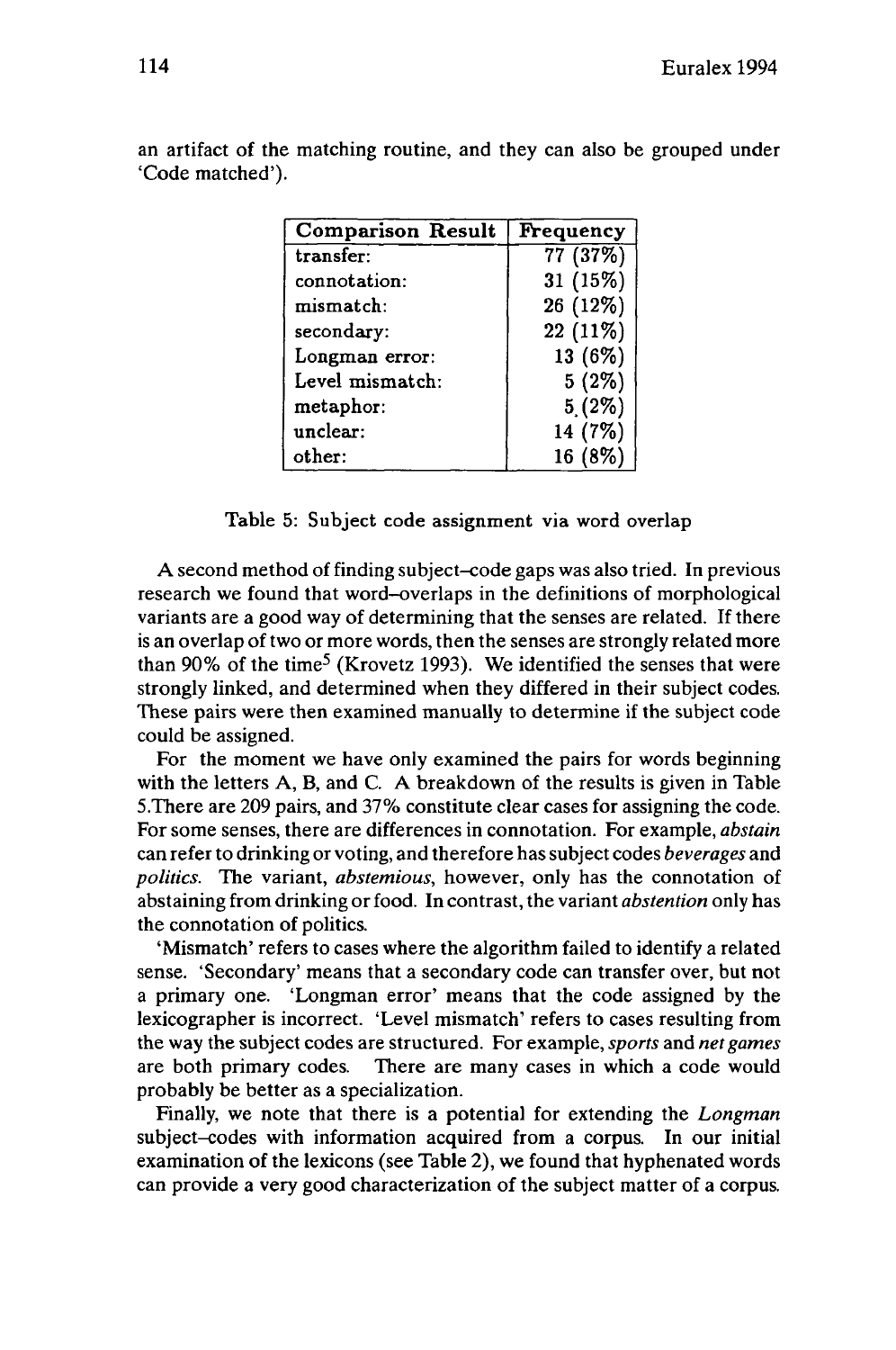For example, the most frequent hyphenated forms for the different test collections are: *time-sharing, context-free, on-line,* and *real-time* for CACM, *sino-soviet, anti-communist, left-wing,* and *cease-fire* for TIME, and *thirdparty, three-judge,* and *cross-examination* for WEST (unfortunately, almost all punctuation in the NPL collection was omitted when the collection was created). In conjunction with the existing *Longman* codes, these hyphenated words can help to confirm the characterization, and refine it even further.

# **5. Conclusion**

While it is recognized that dictionaries must be supplemented with information from corpora, relatively little quantitative data is available about the extent of the gap. We conducted experiments to determine the coverage provided by a learner's dictionary *(Longman),* and how many additional words would be found by using a larger dictionary *(Collins).* We then explored various methods for identifying missing information in lexical entries.

The experiments show that the coverage of the Longman dictionary is very good; only a small number of the words not found in it are found in the larger Collins dictionary. The words that *are* found are typically technical words, compounds, prefixed forms, and abbreviations.

We explored several methods to find gaps in the dictionary, i.e., places where information associated with the senses was incomplete. These included using a stochastic tagger to identify part-of-speech, a morphological analyzer to determine variants not specified, and exploiting information within the dictionary to identify missing subject codes. We were able to successfully identify gaps for each type of missing information, but it was not possible to prevent a significant number of false positives. Problems were caused by differences in sense connotation, reliability of subject code assignment, and reliability of word overlap for identifying related senses. Surprisingly, even though stochastic taggers are reported to have a high accuracy rate, tagging error was a significant problem; many of the false positives for part-of-speech were a result of tagging error.

While the error rates encountered are too high to allow for full-automatic augmentation of the lexicon, these methods can be used to help the lexicographer identify new words and word-senses. There are also questions about how much impact these gaps have on particular applications.We are currently conducting experiments on word sense disambiguation and information retrieval, and the impact of these gaps will be reported in a future paper.

#### **Notes**

<sup>1</sup> Longman also includes about 7,000 phrasal headwords, such as hot line, and line printer. We wanted to avoid the issue of phrases for the moment, so this part of the analysis has only been done with individual words.